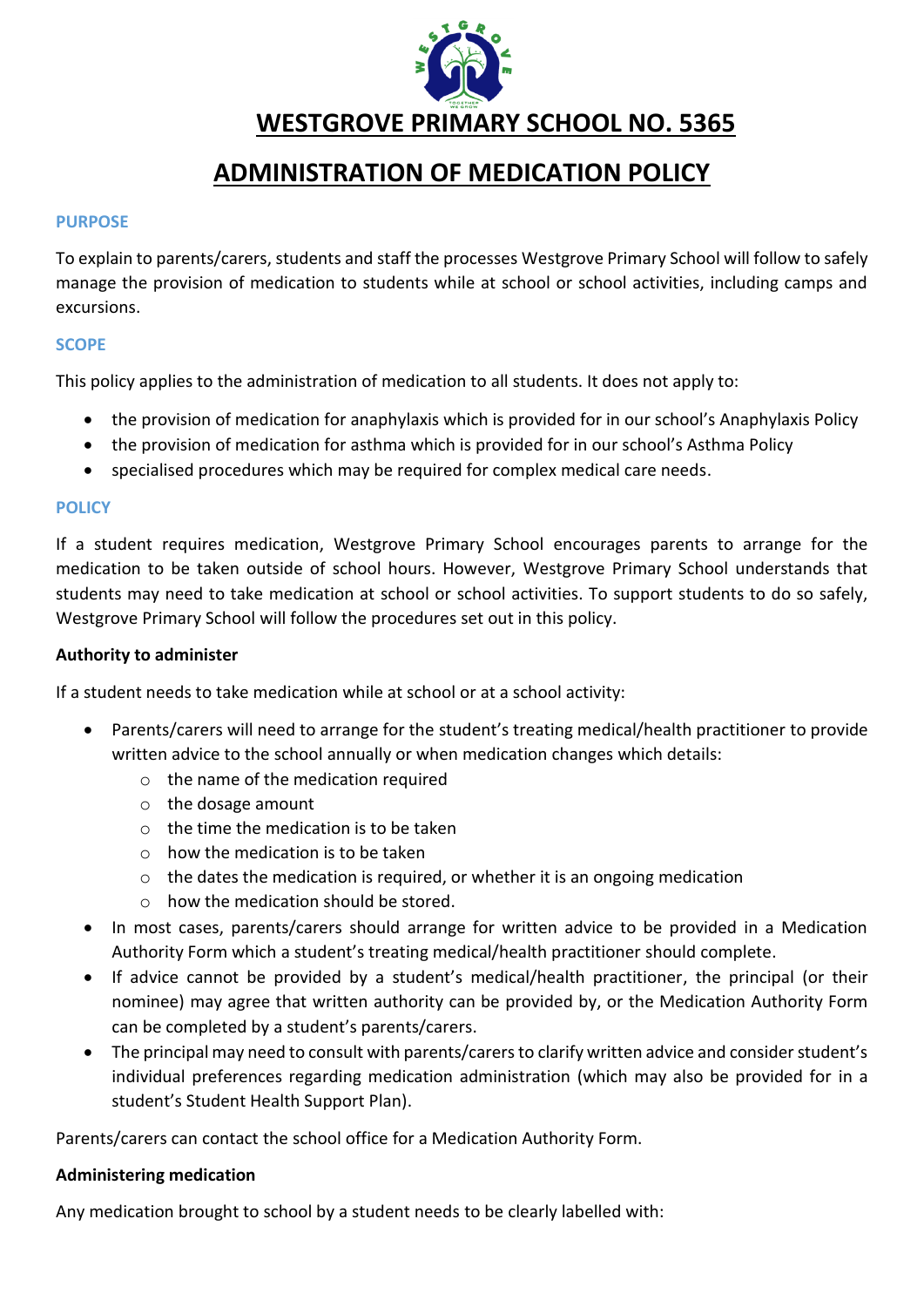- the student's name
- the dosage required
- the time the medication needs to be administered.

Parents/carers need to ensure that the medication a student has at school is within its expiry date. If school staff become aware that the medication a student has at school has expired, they will promptly contact the student's parents/carers who will need to arrange for medication within the expiry date to be provided.

If a student needs to take medication at school or a school activity, the principal (or their nominee) will ensure that:

- 1. Medication is administered to the student in accordance with the Medication Authority Form so that:
	- the student receives their correct medication
	- in the proper dose
	- via the correct method (for example, inhaled or orally)
	- at the correct time of day.
- 2. A log is kept of medicine administered to a student.
- 3. Where possible, two staff members will supervise the administration of medication.
- 4. The teacher in charge of a student at the time their medication is required:
	- is informed that the student needs to receive their medication
	- if necessary, release the student from class to obtain their medication.

# *Self-administration*

In some cases it may be appropriate for students to self-administer their medication. The principal may consult with parents/carers and consider advice from the student's medical/health practitioner to determine whether to allow a student to self-administer their medication.

If the principal decides to allow a student to self-administer their medication, the principal may require written acknowledgement from the student's medical/health practitioner, or the student's parents/carers that the student will self-administer their medication.

# **Storing medication**

The principal (or their nominee) will put in place arrangements so that medication is stored:

- securely to minimise risk to others
- in a place only accessible by staff who are responsible for administering the medication
- away from a classroom (unless quick access is required)
- away from first aid kits
- according to packet instructions, particularly in relation to temperature.

For most students, Westgrove Primary School will store student medication at the General Office.

The principal may decide, in consultation with parents/carers and/or on the advice of a student's treating medical/health practitioner:

- that the student's medication should be stored securely in the student's classroom if quick access might be required
- to allow the student to carry their own medication with them, preferably in the original packaging if:
	- o the medication does not have special storage requirements, such as refrigeration
	- $\circ$  doing so does not create potentially unsafe access to the medication by other students.